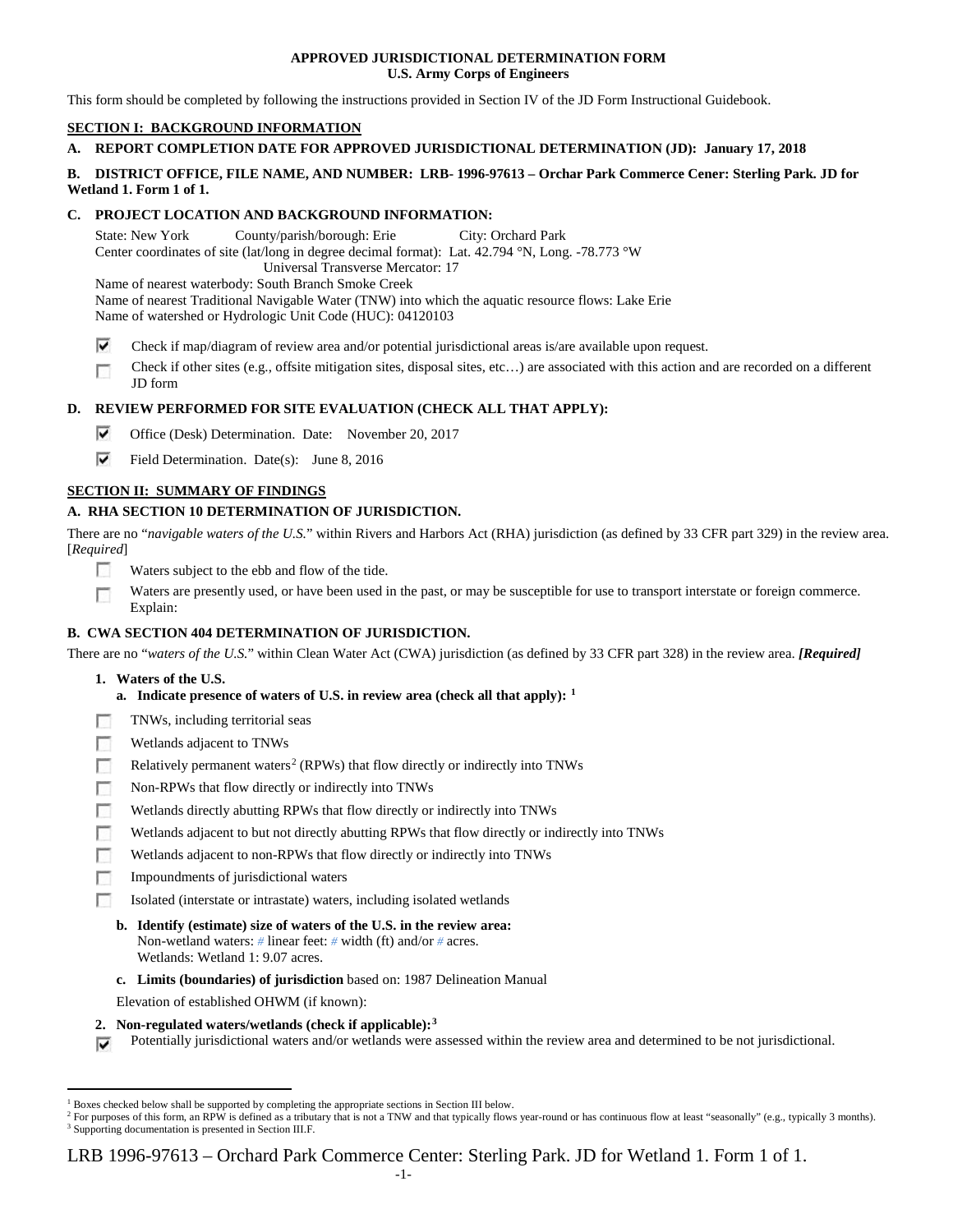Explain: Wetland 1, a 9.27 acre forested wetland has some level of hyrologic connection to a second waterway through a storm water collection system located on lake Road and is located in the general proximity to one potential water of the US. Each of these factors were evaluated extensively to determine whether Wetland 1 is adjacent to tributary water of the US. During the winter and early spring of 2017, multiple observations of flow from the wetland area emptying into the storm water collection system were made by Corps staff following rain/snow melt events. However, once the flow events were over, there was no visible on-the-ground feature or evidence of this flow. Corps personnel performed field visits in order to ensure tha the wetland boundary was accurate and did not extend all the way to the storm water receiver. As a result of these investigations, it was determined that the boundary was generally accurate, and that the wetland ended approximately 75-110' from the stormwater receiver. As indicated above, there was no physical evidence (erosional feature, matter vegetation, visible drainage pattern) between the wetland and the storm wate receiver. Pursuant to consultation with HQUSACE and USEPA, it was determined that overland sheetflow, without subsequent lasting visual evidence, was not sufficient, under the Rapano guidance, to establish adjacency to the tributary water downstream of the storm water receiver (approximately 0.35 miles from the receiver).

The wetland is also located in the general vicinity of a potential tributary water of the US. The northern finger of the wetland is approximately 70 linear feet from the start of a drainageway that carries at least seasonal flow from east to west under Route 219 and emptying into another tributary to the South Banrch of Smoke Creek. This tributary begins at a stormwater outlet which intersects a northsouth drainage ditch along Route 219. The north-south ditch does not appear to carry at least seasonal flow, but the stormwater outlet did have flow during both summer and fall visits to the site. The Town was contacted to determine the source of the stormwater, and indicated that none of the stormwater was from Wetland 1, but rather came from the remainder of the already developed office park and from streets to the south of the project site. All of the stormwater flow came from piped collectors and none from any natural stream courses. The area between the wetland and the storm water outlet consists of mowed right of way and there is a chain link fence along the right-of-way separating it from the outlet. There is a steep bank on the west side of the fence leading down to the outlet, which is several feet below the grade of the right-of-way. As indicated above, the flow of water from the wetland, when it happens after snow melt and during and after storm events, is to the north to the storm water collector on Lake Road and not across the right-of-way into the east-west drainageway. Therefore, adjacency to the east-west drainageway would need to be through an ecological connection, such as wildlife useage. However, given the barriers between the wetland and the outlet/drainageway, including the fence and the step slope to the channel area, it is unlikely that there is sufficient opportunity for wildlife to move between the wetland and the drainageway. There is also no evidence of any shallow subsurface connection between the wetland and the drainageway. No Jurisdictional Determination is made on the drainageway since it is outside the review area and we determined that Wetland 1 is not adjacent to this water.

## **SECTION III: CWA ANALYSIS**

# **A. TNWs AND WETLANDS ADJACENT TO TNWs**

**The agencies will assert jurisdiction over TNWs and wetlands adjacent to TNWs. If the aquatic resource is a TNW, complete Section III.A.1 and Section III.D.1. only; if the aquatic resource is a wetland adjacent to a TNW, complete Sections III.A.1 and 2 and Section III.D.1.; otherwise, see Section III.B below**.

**1. TNW** 

Identify TNW:

Summarize rationale supporting determination:

## **2. Wetland adjacent to TNW**

Summarize rationale supporting conclusion that wetland is "adjacent":

## **B. CHARACTERISTICS OF TRIBUTARY (THAT IS NOT A TNW) AND ITS ADJACENT WETLANDS (IF ANY):**

**This section summarizes information regarding characteristics of the tributary and its adjacent wetlands, if any, and it helps determine whether or not the standards for jurisdiction established under Rapanos have been met.** 

**The agencies will assert jurisdiction over non-navigable tributaries of TNWs where the tributaries are "relatively permanent waters" (RPWs), i.e. tributaries that typically flow year-round or have continuous flow at least seasonally (e.g., typically 3 months). A wetland that directly abuts an RPW is also jurisdictional. If the aquatic resource is not a TNW, but has year-round (perennial) flow, skip to Section III.D.2. If the aquatic resource is a wetland directly abutting a tributary with perennial flow, skip to Section III.D.4.**

**A wetland that is adjacent to but that does not directly abut an RPW requires a significant nexus evaluation. Corps districts and EPA regions will include in the record any available information that documents the existence of a significant nexus between a relatively permanent tributary that is not perennial (and its adjacent wetlands if any) and a traditional navigable water, even though a significant nexus finding is not required as a matter of law.**

**If the waterbody[4](#page-1-0) is not an RPW, or a wetland directly abutting an RPW, a JD will require additional data to determine if the waterbody has a significant nexus with a TNW. If the tributary has adjacent wetlands, the significant nexus evaluation must consider the tributary in combination with all of its adjacent wetlands. This significant nexus evaluation that combines, for analytical purposes, the tributary and all of its adjacent wetlands is used whether the review area identified in the JD request is the tributary, or its adjacent wetlands, or both. If the JD covers a tributary with adjacent wetlands, complete Section III.B.1 for the tributary, Section III.B.2 for any onsite wetlands, and Section III.B.3 for all wetlands adjacent to that tributary, both onsite and offsite. The determination whether a significant nexus exists is determined in Section III.C below.**

# LRB 1996-97613 – Orchard Park Commerce Center: Sterling Park. JD for Wetland 1. Form 1 of 1.

<span id="page-1-0"></span> <sup>4</sup> Note that the Instructional Guidebook contains additional information regarding swales, ditches, washes, and erosional features generally and in the arid West.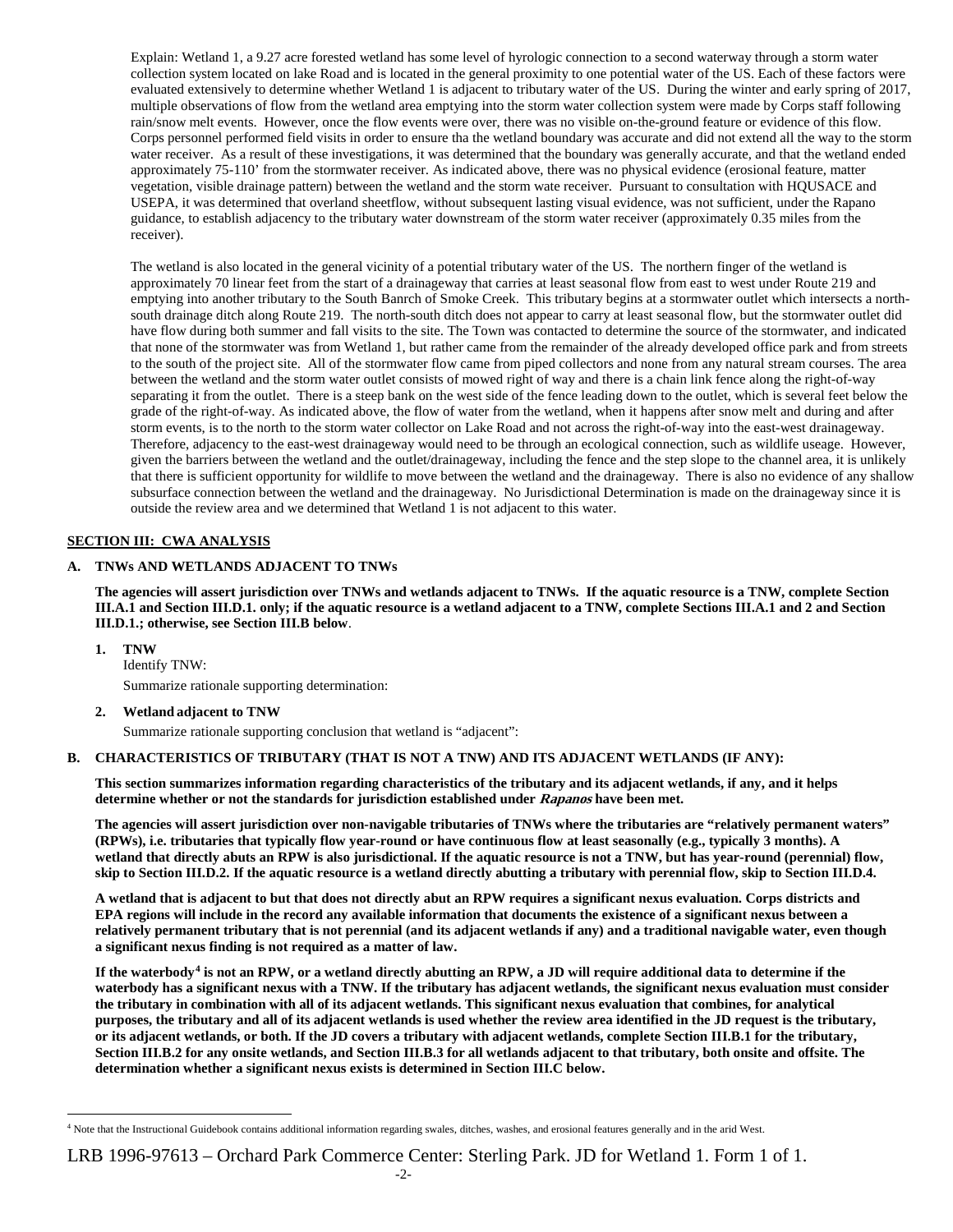#### **1. Characteristics of non-TNWs that flow directly or indirectly into TNW**

**(i) General Area Conditions:** Watershed size: *# Choose an item.*

Drainage area: *# Choose an item.*

Average annual rainfall: inches Average annual snowfall: inches

# **(ii) Physical Characteristics:**

(a) Relationship with TNW:

- Tributary flows directly into TNW. F.
- Tributary flows through 2 tributaries before entering TNW.

Project waters are *Choose an item.* river miles from TNW. Project waters are *Choose an item.* river miles from RPW. Project waters are *Choose an item.* aerial (straight) miles from TNW. Project waters are *Choose an item.* aerial (straight) miles from RPW. Project waters cross or serve as state boundaries. Explain:

Identify flow route to TNW[5:](#page-2-0) Tributary stream order, if known: *Click here to enter text.*

(b) General Tributary Characteristics (check all that apply):

**Tributary is:** Natural

- Artificial (man-made). Explain: *Click here to enter text.*
- Manipulated (man-altered). Explain: *Click here to enter text.*

<span id="page-2-0"></span> <sup>5</sup> Flow route can be described by identifying, e.g., tributary a, which flows through the review area, to flow into tributary b, which then flows into TNW.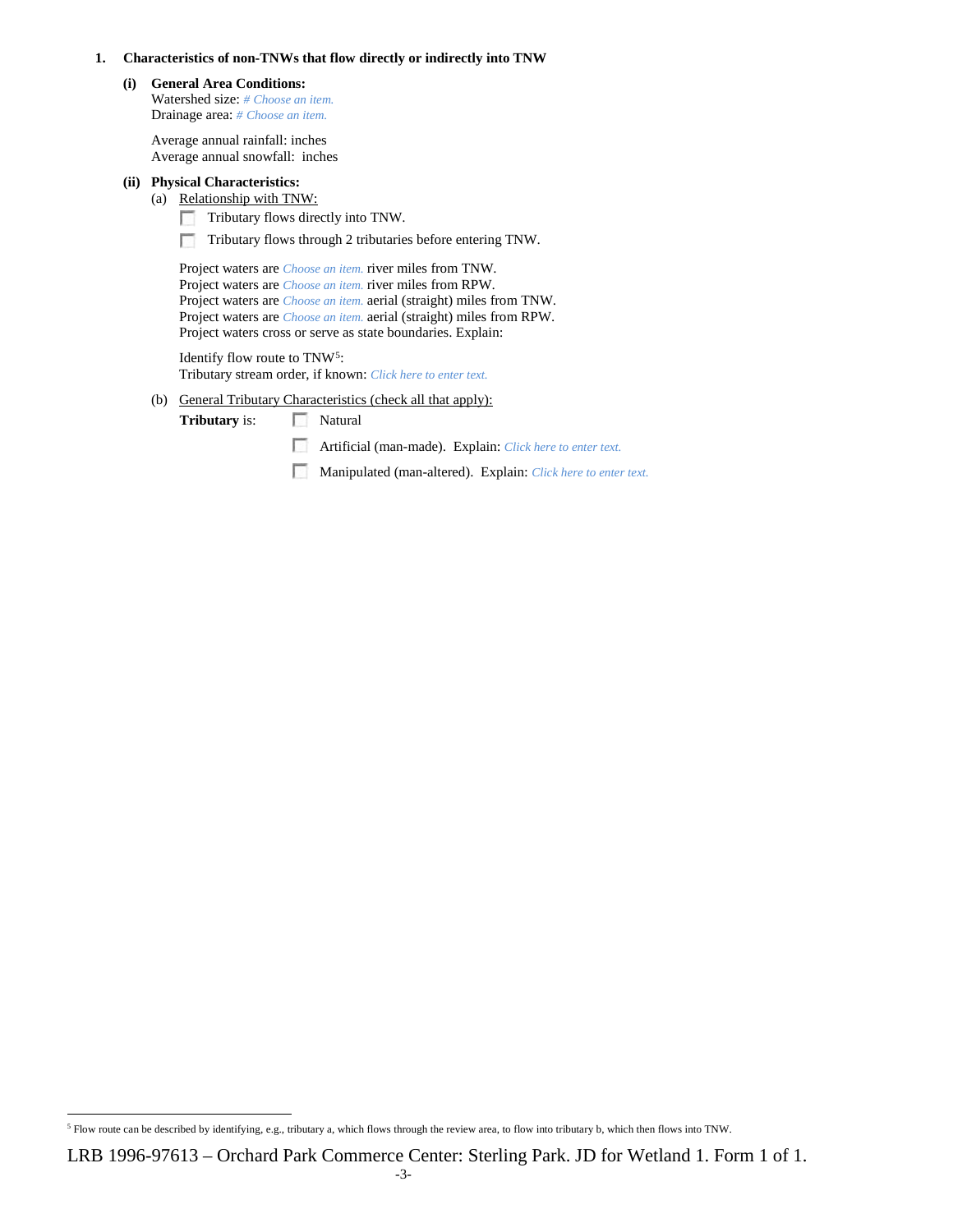| Tributary properties with respect to top of bank (estimate):<br>Average width: # feet<br>Average depth: $#$ feet<br>Average side slopes: Choose an item.                                                                                                                                                                                                                                                                                                                                                                                                                                                                        |  |  |  |  |  |
|---------------------------------------------------------------------------------------------------------------------------------------------------------------------------------------------------------------------------------------------------------------------------------------------------------------------------------------------------------------------------------------------------------------------------------------------------------------------------------------------------------------------------------------------------------------------------------------------------------------------------------|--|--|--|--|--|
| Primary tributary substrate composition (check all that apply):                                                                                                                                                                                                                                                                                                                                                                                                                                                                                                                                                                 |  |  |  |  |  |
| Silts<br>Concrete<br>Sands                                                                                                                                                                                                                                                                                                                                                                                                                                                                                                                                                                                                      |  |  |  |  |  |
| Cobbles<br>Muck<br>Gravel                                                                                                                                                                                                                                                                                                                                                                                                                                                                                                                                                                                                       |  |  |  |  |  |
| Bedrock<br>Vegetation. Type/% cover: Click here to enter text.                                                                                                                                                                                                                                                                                                                                                                                                                                                                                                                                                                  |  |  |  |  |  |
| Other. Explain: Click here to enter text.                                                                                                                                                                                                                                                                                                                                                                                                                                                                                                                                                                                       |  |  |  |  |  |
| Tributary condition/stability [e.g., highly eroding, sloughing banks]. Explain: Click here to enter text.<br>Presence of run/riffle/pool complexes. Explain: Click here to enter text.<br>Tributary geometry: Choose an item.<br>Tributary gradient (approximate average slope): #%                                                                                                                                                                                                                                                                                                                                             |  |  |  |  |  |
| $(c)$ Flow:<br>Tributary provides for: Choose an item.<br>Estimate average number of flow events in review area/year: Choose an item.<br>Describe flow regime: Click here to enter text.<br>Other information on duration and volume: Click here to enter text.                                                                                                                                                                                                                                                                                                                                                                 |  |  |  |  |  |
| Surface flow is: Choose an item. Characteristics: Click here to enter text.                                                                                                                                                                                                                                                                                                                                                                                                                                                                                                                                                     |  |  |  |  |  |
| Subsurface flow: Choose an item. Explain findings: Click here to enter text.<br>Dye (or other) test performed: Click here to enter text.                                                                                                                                                                                                                                                                                                                                                                                                                                                                                        |  |  |  |  |  |
| Tributary has (check all that apply):<br>$\Box$ Bed and banks<br>$\Box$ OHWM <sup>6</sup> (check all indicators that apply):<br>$\Box$ clear, natural line impressed on the bank $\Box$<br>the presence of litter and debris<br>changes in the character of soil<br>destruction of terrestrial vegetation<br>shelving<br>the presence of wrack line<br>sediment sorting<br>vegetation matted down, bent, or absent $\Box$<br>leaf litter disturbed or washed away<br>scour<br>sediment deposition<br>multiple observed or predicted flow events<br>water staining<br>abrupt change in plant community Click here to enter text. |  |  |  |  |  |
| other (list): Click here to enter text.<br>Discontinuous OHWM. <sup>7</sup> Explain: Click here to enter text.                                                                                                                                                                                                                                                                                                                                                                                                                                                                                                                  |  |  |  |  |  |
| If factors other than the OHWM were used to determine lateral extent of CWA jurisdiction (check all that apply):<br>$\Box$ High Tide Line indicated by:<br>Mean High Water Mark indicated by:<br>oil or scum line along shore objects<br>survey to available datum;<br>fine shell or debris deposits (foreshore)<br>physical markings;<br>FЛ                                                                                                                                                                                                                                                                                    |  |  |  |  |  |
| physical markings/characteristics<br>vegetation lines/changes in vegetation types.<br>п<br>tidal gauges<br>other (list): Click here to enter text.                                                                                                                                                                                                                                                                                                                                                                                                                                                                              |  |  |  |  |  |
| (iii) Chemical Characteristics:                                                                                                                                                                                                                                                                                                                                                                                                                                                                                                                                                                                                 |  |  |  |  |  |
| Characterize tributary (e.g., water color is clear, discolored, oily film; water quality; general watershed characteristics, etc.).<br>Explain: Click here to enter text.                                                                                                                                                                                                                                                                                                                                                                                                                                                       |  |  |  |  |  |

Identify specific pollutants, if known: *Click here to enter text.*

<span id="page-3-1"></span>LRB 1996-97613 – Orchard Park Commerce Center: Sterling Park. JD for Wetland 1. Form 1 of 1.

<span id="page-3-0"></span> <sup>6</sup> <sup>6</sup>A natural or man-made discontinuity in the OHWM does not necessarily sever jurisdiction (e.g., where the stream temporarily flows underground, or where the OHWM has been removed by development or agricultural practices). Where there is a break in the OHWM that is unrelated to the waterbody's flow regime (e.g., flow over a rock outcrop or through a culvert), the agencies will look for indicators of flow above and below the break. 7 Ibid.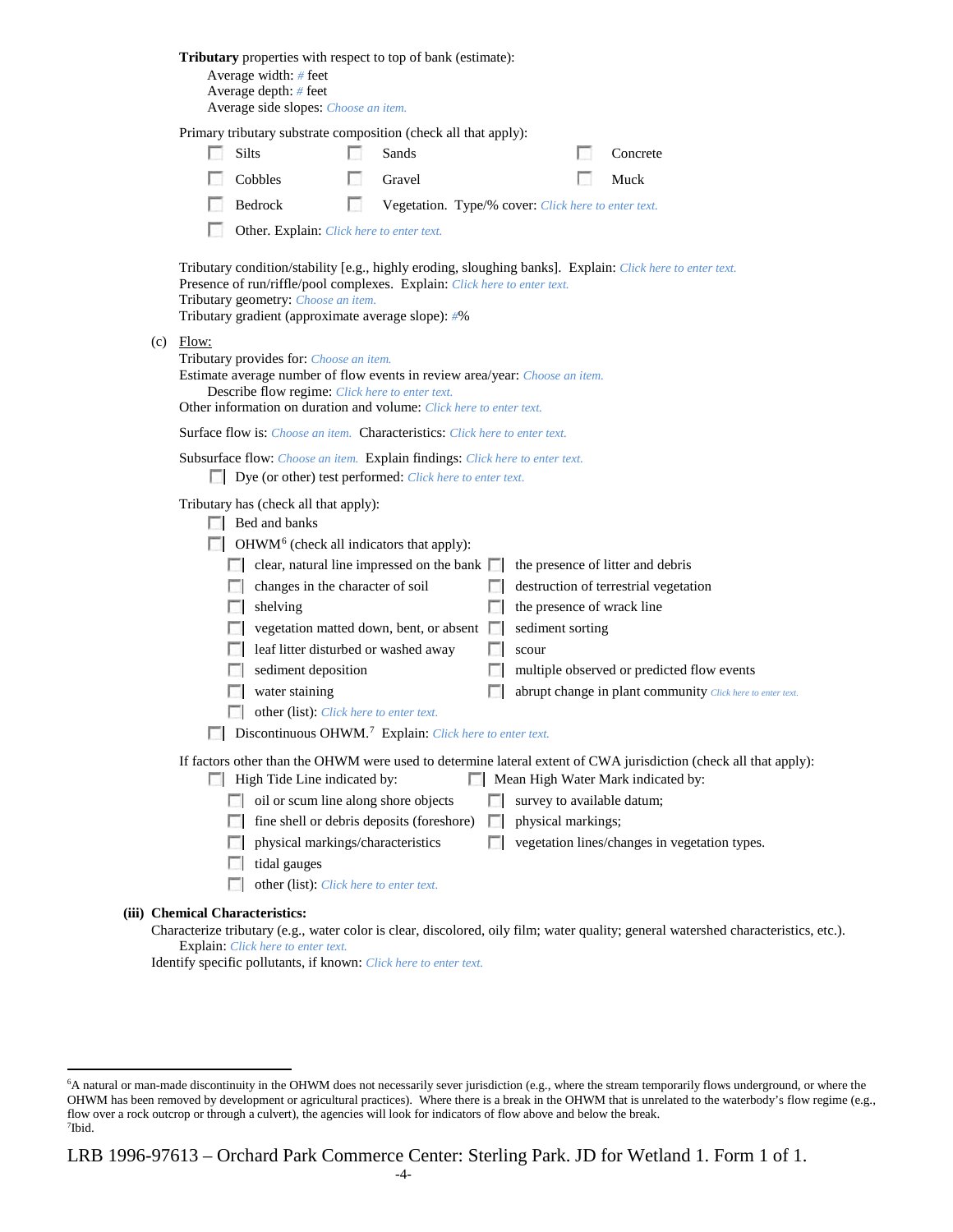## **(iv) Biological Characteristics. Channel supports (check all that apply):**

- Riparian corridor. Characteristics (type, average width): *Click here to enter text.*
- Wetland fringe. Characteristics: *Click here to enter text.*
- Habitat for:
	- Federally Listed species. Explain findings: *Click here to enter text.*
	- Fish/spawn areas. Explain findings: *Click here to enter text.*
	- Other environmentally-sensitive species. Explain findings: *Click here to enter text.*
	- Aquatic/wildlife diversity. Explain findings: *Click here to enter text.*

#### **2. Characteristics of wetlands adjacent to non-TNW that flow directly or indirectly into TNW**

#### **(i) Physical Characteristics:**

- (a) General Wetland Characteristics:
	- Properties:

Wetland size: *#* acres Wetland type. Explain: *Click here to enter text.*

Wetland quality. Explain: *Click here to enter text.*

Project wetlands cross or serve as state boundaries. Explain: *Click here to enter text.*

(b) General Flow Relationship with Non-TNW: Flow is: *Choose an item.* Explain: *Click here to enter text.*

Surface flow is: *Choose an item.* Characteristics: *Click here to enter text.*

Subsurface flow: *Choose an item.* Explain findings: *Click here to enter text.*

Dye (or other) test performed: *Click here to enter text.*

#### (c) Wetland Adjacency Determination with Non-TNW:

- $\Box$  Directly abutting
- Not directly abutting
	- Discrete wetland hydrologic connection. Explain: *Click here to enter text.*
	- Ecological connection. Explain: *Click here to enter text.*  $\sim$
	- $\sim$ Separated by berm/barrier. Explain: *Click here to enter text.*
- (d) Proximity (Relationship) to TNW

Project wetlands are *Choose an item.* river miles from TNW. Project waters are *Choose an item.* aerial (straight) miles from TNW. Flow is from: *Choose an item.* Estimate approximate location of wetland as within the *Choose an item.* floodplain.

#### **(ii) Chemical Characteristics:**

Characterize wetland system (e.g., water color is clear, brown, oil film on surface; water quality; general watershed characteristics; etc.). Explain: *Click here to enter text.*

Identify specific pollutants, if known: *Click here to enter text.*

## **(iii) Biological Characteristics. Wetland supports (check all that apply):**

- Riparian buffer. Characteristics (type, average width): *Click here to enter text.*
- Vegetation type/percent cover. Explain: *Click here to enter text.*
- $\Box$  Habitat for:
	- Federally Listed species. Explain findings: *Click here to enter text*.
	- Fish/spawn areas. Explain findings: *Click here to enter text.*
	- Other environmentally-sensitive species. Explain findings: *Click here to enter text.*
	- Aquatic/wildlife diversity. Explain findings: *Click here to enter text.*

#### **3. Characteristics of all wetlands adjacent to the tributary (if any)**

All wetland(s) being considered in the cumulative analysis: *Choose an item.* Approximately (*#*) acres in total are being considered in the cumulative analysis.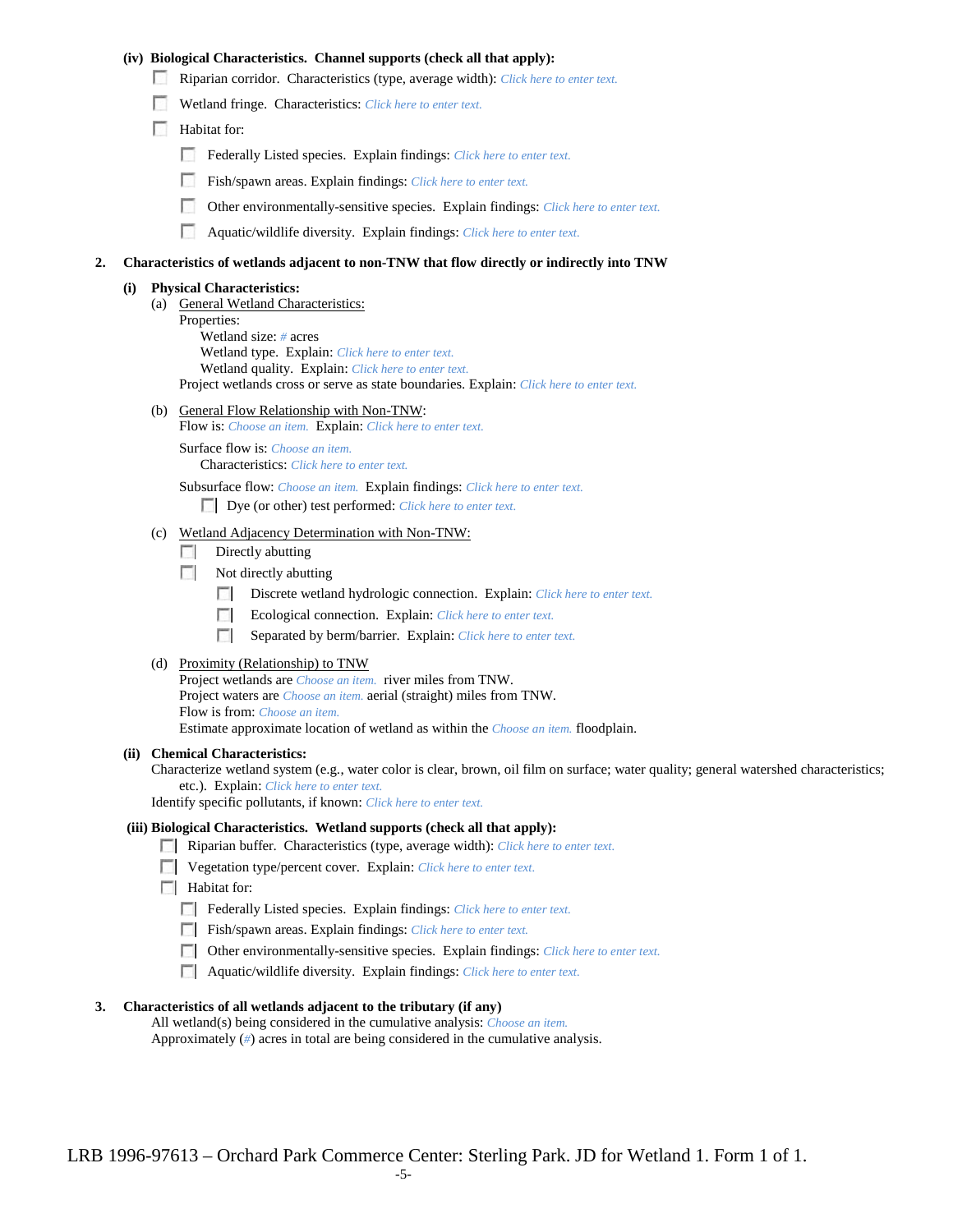For each wetland, specify the following:

| Directly abuts? $(Y/N)$ | Size (in acres) | Directly abuts? $(Y/N)$ | Size (in acres) |
|-------------------------|-----------------|-------------------------|-----------------|
|                         |                 |                         |                 |
| V/N                     |                 | Y/N                     |                 |
| V/N                     |                 | Y/N                     |                 |
|                         |                 | 77N                     |                 |

Summarize overall biological, chemical and physical functions being performed: *Click here to enter text.*

## **C. SIGNIFICANT NEXUS DETERMINATION**

**A significant nexus analysis will assess the flow characteristics and functions of the tributary itself and the functions performed by any wetlands adjacent to the tributary to determine if they significantly affect the chemical, physical, and biological integrity of a TNW. For each of the following situations, a significant nexus exists if the tributary, in combination with all of its adjacent wetlands, has more than a speculative or insubstantial effect on the chemical, physical and/or biological integrity of a TNW. Considerations when evaluating significant nexus include, but are not limited to the volume, duration, and frequency of the flow of water in the tributary and its proximity to a TNW, and the functions performed by the tributary and all its adjacent wetlands. It is not appropriate to determine significant nexus based solely on any specific threshold of distance (e.g. between a tributary and its adjacent wetland or between a tributary and the TNW). Similarly, the fact an adjacent wetland lies within or outside of a floodplain is not solely determinative of significant nexus.** 

#### **Draw connections between the features documented and the effects on the TNW, as identified in the** *Rapanos* **Guidance and discussed in the Instructional Guidebook. Factors to consider include, for example:**

- Does the tributary, in combination with its adjacent wetlands (if any), have the capacity to carry pollutants or flood waters to TNWs, or to reduce the amount of pollutants or flood waters reaching a TNW?
- Does the tributary, in combination with its adjacent wetlands (if any), provide habitat and lifecycle support functions for fish and other species, such as feeding, nesting, spawning, or rearing young for species that are present in the TNW?
- Does the tributary, in combination with its adjacent wetlands (if any), have the capacity to transfer nutrients and organic carbon that support downstream foodwebs?
- Does the tributary, in combination with its adjacent wetlands (if any), have other relationships to the physical, chemical, or biological integrity of the TNW?

#### *Note: the above list of considerations is not inclusive and other functions observed or known to occur should be documented below:*

- **1. Significant nexus findings for non-RPW that has no adjacent wetlands and flows directly or indirectly into TNWs.** Explain findings of presence or absence of significant nexus below, based on the tributary itself, then go to Section III.D: *Click here to enter text.*
- **2. Significant nexus findings for non-RPW and its adjacent wetlands, where the non-RPW flows directly or indirectly into TNWs.**  Explain findings of presence or absence of significant nexus below, based on the tributary in combination with all of its adjacent wetlands, then go to Section III.D: *Click here to enter text.*
- **3. Significant nexus findings for wetlands adjacent to an RPW but that do not directly abut the RPW.** Explain findings of presence or absence of significant nexus below, based on the tributary in combination with all of its adjacent wetlands, then go to Section III.D: *Click here to enter text.*

# **D. DETERMINATIONS OF JURISDICTIONAL FINDINGS. THE SUBJECT WATERS/WETLANDS ARE (CHECK ALL THAT APPLY):**

- **1. TNWs and Adjacent Wetlands.** Check all that apply and provide size estimates in review area:
	- TNWs: *#* linear feet *#* width (ft), Or, *#* acres.
	- **Wetlands adjacent to TNWs: # acres.**

## **2. RPWs that flow directly or indirectly into TNWs.**

- Tributaries of TNWs where tributaries typically flow year-round are jurisdictional. Provide data and rationale indicating that tributary is perennial: *Click here to enter text.*.
- Tributaries of TNW where tributaries have continuous flow "seasonally" (e.g., typically three months each year) are jurisdictional.  $\mathcal{L}$ Data supporting this conclusion is provided at Section III.B. Provide rationale indicating that tributary flows seasonally: *Click here to enter text.*.

Provide estimates for jurisdictional waters in the review area (check all that apply):

- Tributary waters: # linear feet # width (ft).
- Other non-wetland waters: *#* acres.

Identify type(s) of waters: *Click here to enter text.*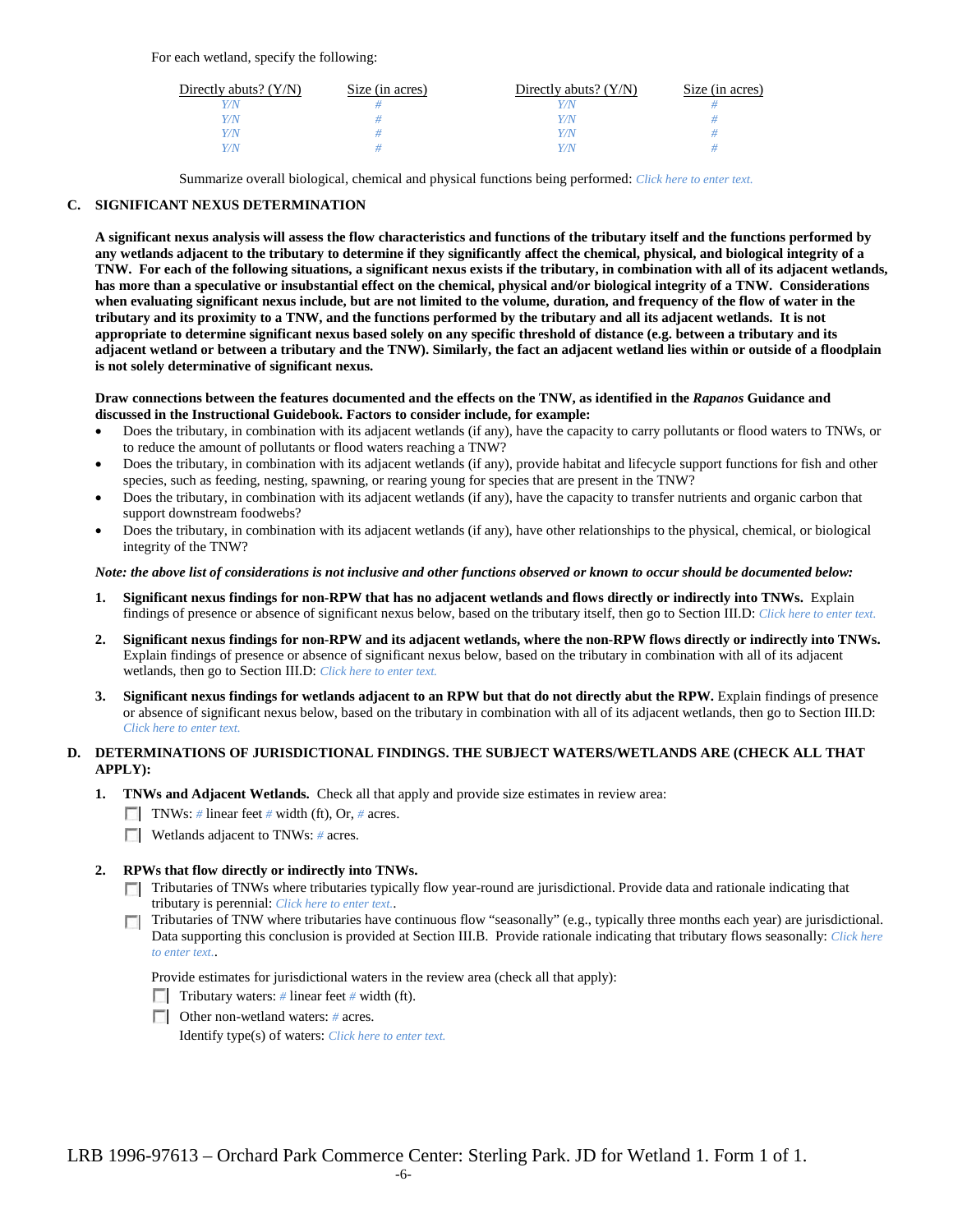## **3. Non-RPWs[8](#page-6-0) that flow directly or indirectly into TNWs.**

Waterbody that is not a TNW or an RPW, but flows directly or indirectly into a TNW, and it has a significant nexus with a TNW is jurisdictional. Data supporting this conclusion is provided at Section III.C.

Provide estimates for jurisdictional waters within the review area (check all that apply):

- **Tributary waters:** # linear feet # width (ft).
- Other non-wetland waters: # acres. Identify type(s) of waters: *Click here to enter text.*
- **4. Wetlands directly abutting an RPW that flow directly or indirectly into TNWs.**
	- **Wetlands directly abut RPW and thus are jurisdictional as adjacent wetlands.** 
		- $\Box$  Wetlands directly abutting an RPW where tributaries typically flow year-round. Provide data and rationale indicating that tributary is perennial in Section III.D.2, above. Provide rationale indicating that wetland is directly abutting an RPW: *Click here to enter text.*
		- Wetlands directly abutting an RPW where tributaries typically flow "seasonally." Provide data indicating that tributary is seasonal in Section III.B and rationale in Section III.D.2, above. Provide rationale indicating that wetland is directly abutting an RPW: *Click here to enter text.*

Provide acreage estimates for jurisdictional wetlands in the review area: *#* acres.

- **5. Wetlands adjacent to but not directly abutting an RPW that flow directly or indirectly into TNWs.**
	- $\Box$  Wetlands that do not directly abut an RPW, but when considered in combination with the tributary to which they are adjacent and with similarly situated adjacent wetlands, have a significant nexus with a TNW are jurisidictional. Data supporting this conclusion is provided at Section III.C.

Provide acreage estimates for jurisdictional wetlands in the review area: *#* acres.

- **6. Wetlands adjacent to non-RPWs that flow directly or indirectly into TNWs.** 
	- **T** Wetlands adjacent to such waters, and have when considered in combination with the tributary to which they are adjacent and with similarly situated adjacent wetlands, have a significant nexus with a TNW are jurisdictional. Data supporting this conclusion is provided at Section III.C.

Provide estimates for jurisdictional wetlands in the review area: *#* acres.

## **7. Impoundments of jurisdictional waters. [9](#page-6-1)**

As a general rule, the impoundment of a jurisdictional tributary remains jurisdictional.

- Demonstrate that impoundment was created from "waters of the U.S.," or
- Demonstrate that water meets the criteria for one of the categories presented above (1-6), or
- п Demonstrate that water is isolated with a nexus to commerce (see E below).
- **E. ISOLATED [INTERSTATE OR INTRA-STATE] WATERS, INCLUDING ISOLATED WETLANDS, THE USE, DEGRADATION OR DESTRUCTION OF WHICH COULD AFFECT INTERSTATE COMMERCE, INCLUDING ANY SUCH WATERS (CHECK ALL THAT APPLY):[10](#page-6-2)**
	- which are or could be used by interstate or foreign travelers for recreational or other purposes.
	- from which fish or shellfish are or could be taken and sold in interstate or foreign commerce.
	- which are or could be used for industrial purposes by industries in interstate commerce.
	- Interstate isolated waters.Explain: *Click here to enter text.*
	- Other factors.Explain: *Click here to enter text.*

#### **Identify water body and summarize rationale supporting determination:** *Click here to enter text.*

Provide estimates for jurisdictional waters in the review area (check all that apply):

- Tributary waters: # linear feet # width (ft).
- Other non-wetland waters: *#* acres.

Identify type(s) of waters: *Click here to enter text.*

- Wetlands: *#* acres.
- $\frac{1}{8}$

<span id="page-6-1"></span><span id="page-6-0"></span><sup>&</sup>lt;sup>8</sup>See Footnote # 3.<br><sup>9</sup> To complete the analysis refer to the key in Section III.D.6 of the Instructional Guidebook.

<span id="page-6-2"></span><sup>&</sup>lt;sup>10</sup> Prior to asserting or declining CWA jurisdiction based solely on this category, Corps Districts will elevate the action to Corps and EPA HQ for review consistent with the process described in the Corps/EPA *Memorandum Regarding CWA Act Jurisdiction Following Rapanos.*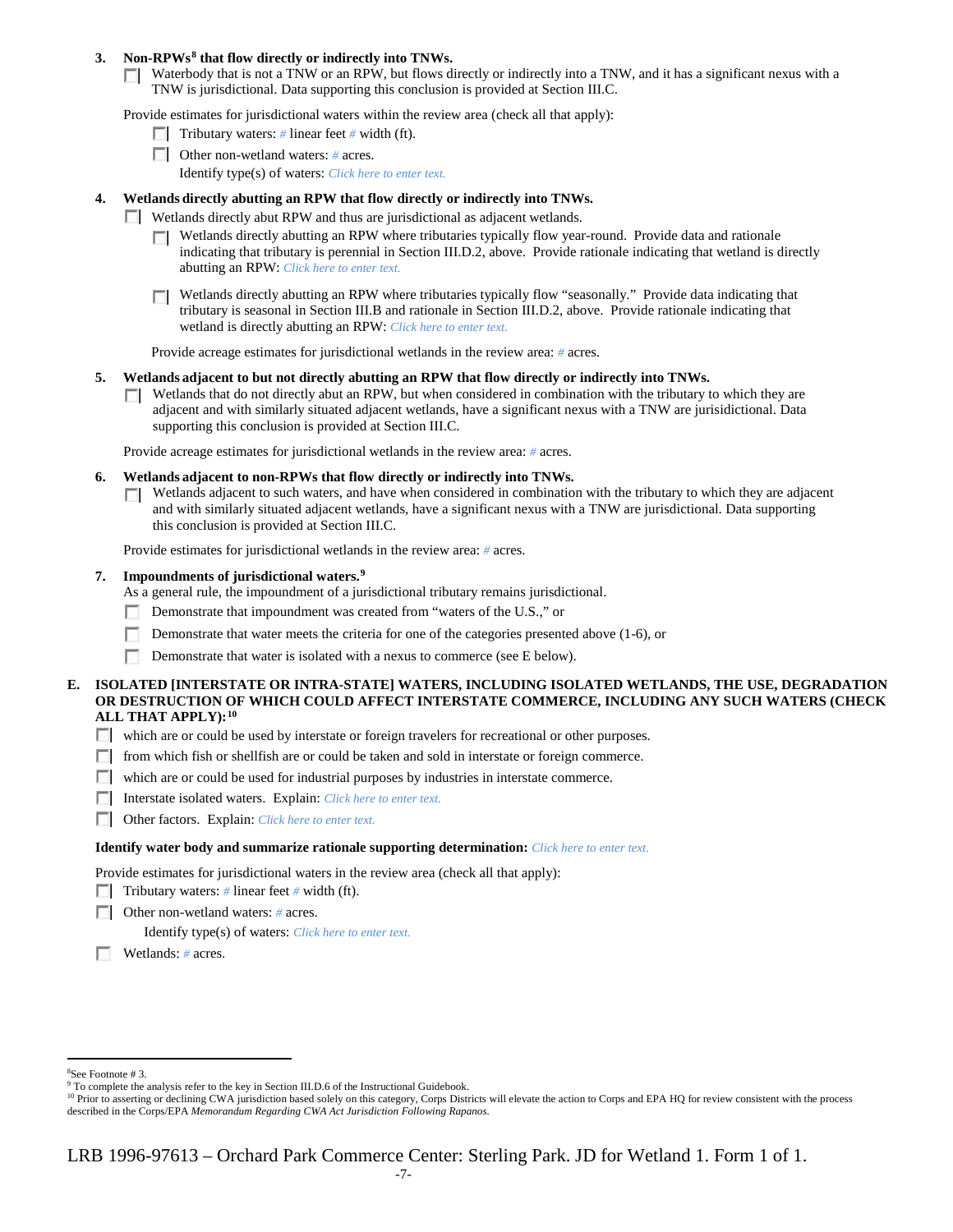## **F. NON-JURISDICTIONAL WATERS, INCLUDING WETLANDS (CHECK ALL THAT APPLY):**

| If potential wetlands were assessed within the review area, these areas did not meet the criteria in the 1987 Corps of Engineers |
|----------------------------------------------------------------------------------------------------------------------------------|
| Wetland Delineation Manual and/or appropriate Regional Supplements.                                                              |

- Review area included isolated waters with no substantial nexus to interstate (or foreign) commerce.
	- **Prior to the Jan 2001 Supreme Court decision in "***SWANCC*," the review area would have been regulated based solely on the "Migratory Bird Rule" (MBR).
- Waters do not meet the "Significant Nexus" standard, where such a finding is required for jurisdiction. Explain: Click here to enter text.
- F Other: (explain, if not covered above): *Click here to enter text.*

Provide acreage estimates for non-jurisdictional waters in the review area, where the sole potential basis of jurisdiction is the MBR factors (i.e., presence of migratory birds, presence of endangered species, use of water for irrigated agriculture), using best professional judgment (check all that apply):

Non-wetland waters (i.e., rivers, streams): *#* linear feet *#* width (ft).

Lakes/ponds: # acres.

⊽

п

- m. Other non-wetland waters: *#* acres. List type of aquatic resource: *Click here to enter text.*.
- Wetlands: 9.27 acres.

Provide acreage estimates for non-jurisdictional waters in the review area that do not meet the "Significant Nexus" standard, where such a finding is required for jurisdiction (check all that apply):

- Non-wetland waters (i.e., rivers, streams): *#* linear feet *#* width (ft).
- Lakes/ponds: *#* acres.
- $\mathcal{L}$ Other non-wetland waters: *#* acres. List type of aquatic resource: *Click here to enter text.*.
- Wetlands: # acres.

## **SECTION IV: DATA SOURCES.**

- **A. SUPPORTING DATA. Data reviewed for JD (check all that apply -** checked items shall be included in case file and, where checked and requested, appropriately reference sources below):
	- $\nabla$  Maps, plans, plots or plat submitted by or on behalf of the applicant/consultant: Wetland delineation report prepared by Earth Dimensions, Inc.
	- Data sheets prepared/submitted by or on behalf of the applicant/consultant.
		- $\nabla$  Office concurs with data sheets/delineation report.
		- **T** Office does not concur with data sheets/delineation report.
	- Data sheets prepared by the Corps: *Click here to enter text.*
	- Corps navigable waters' study: *Click here to enter text.*
	- U.S. Geological Survey Hydrologic Atlas: *Click here to enter text.*
		- **USGS NHD** data.
		- USGS 8 and 12 digit HUC maps.
	- U.S. Geological Survey map(s). Cite scale & quad name: 1:24000, Buffalo, SE
	- USDA Natural Resources Conservation Service Soil Survey. Citation: Erie County, NY, USDA Web soil survey
	- $\triangledown$  National wetlands inventory map(s). Cite name: Buffalo SE
	- State/Local wetland inventory map(s): *Click here to enter text.*
	- FFEMA/FIRM maps: *Click here to enter text.*
	- 100-year Floodplain Elevation is: *Click here to enter text.* (National Geodectic Vertical Datum of 1929)
	- **Photographs:**  $\triangledown$  Aerial (Name & Date): Google Earth, Multiple years, Bing Aerials
	- or **Other (Name & Date):** *Click here to enter text.*  $\sim$
	- Previous determination(s). File no. and date of response letter: 1996-9760068; October 31, 2011 and August 11, 2016
	- Applicable/supporting case law: *Click here to enter text.*
	- Applicable/supporting scientific literature: *Click here to enter text.*
	- Other information (please specify): *Click here to enter text.*

**B. ADDITIONAL COMMENTS TO SUPPORT JD:** The subject wetland, Wetland 1, was investigated for potential adjacencyto other waters of the US. It was determined, after thorough examination of on the ground conditions, that there was insufficient evidence to establish and adjacency relationship to any other waters. The wetland also does not exhibit any of the 328.3(a)(3)(i-iii) factors relating to interstate commerce.